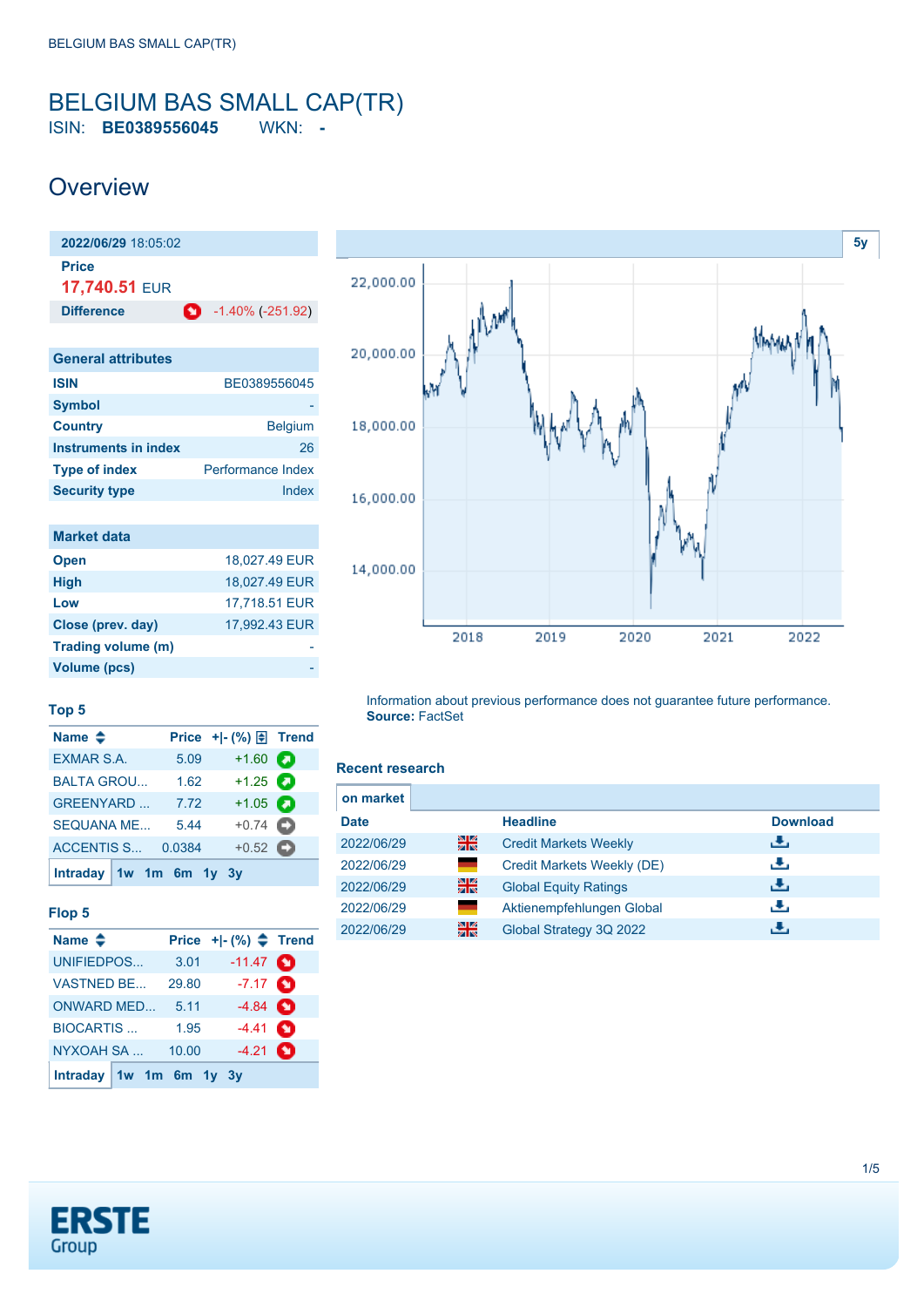| <b>Futures and Options</b> |  |
|----------------------------|--|
| <b>Related Futures</b>     |  |
| <b>Related Options</b>     |  |

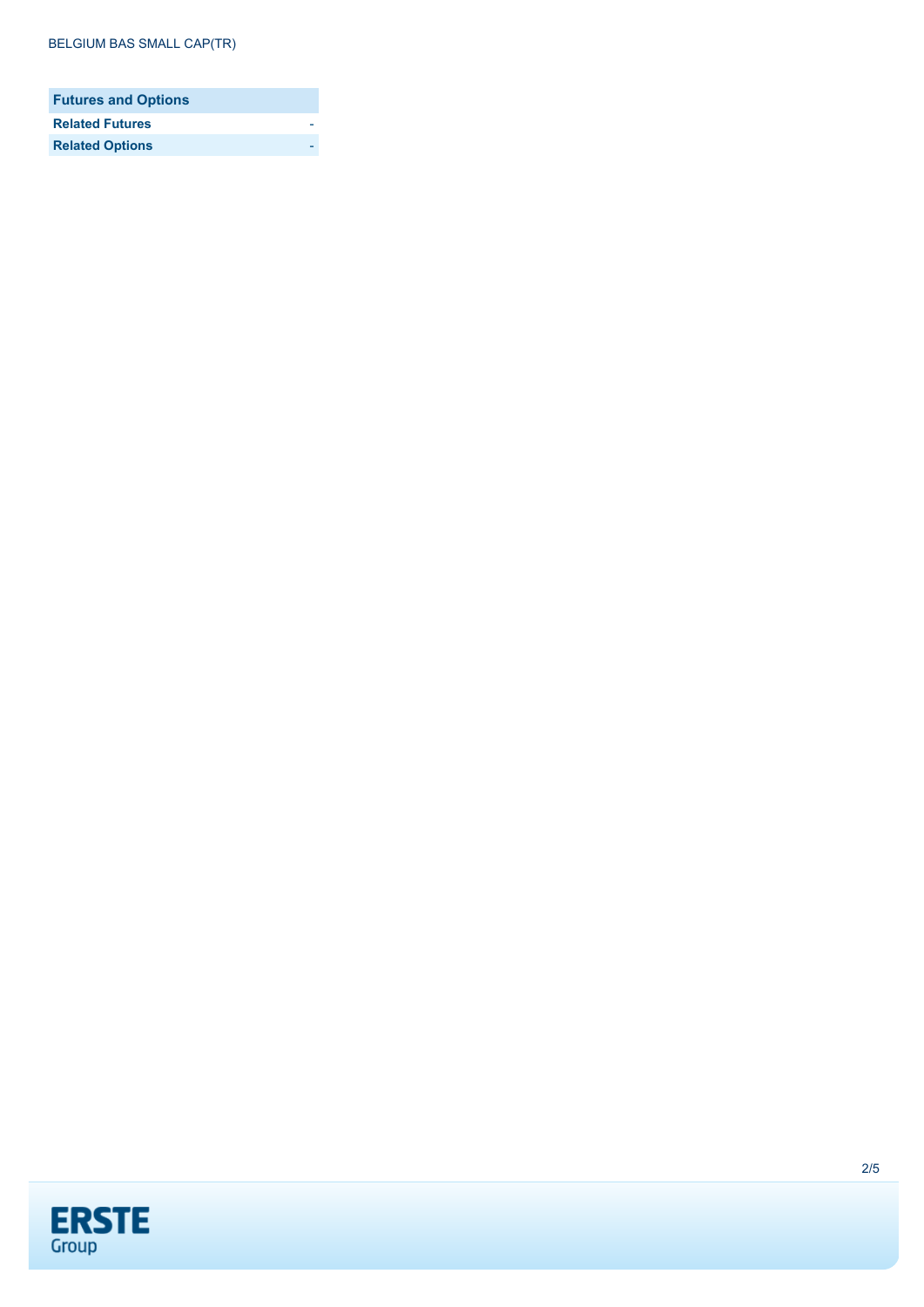## Details

**2022/06/29** 18:05:02

**Price**

**17,740.51** EUR

**Difference** -1.40% (-251.92)

| <b>General attributes</b> |                |
|---------------------------|----------------|
| <b>ISIN</b>               | BE0389556045   |
| <b>Symbol</b>             |                |
| <b>Country</b>            | <b>Belgium</b> |
| <b>Security type</b>      | Index          |
| Instruments in index      | 26             |

| <b>Market data</b> |  |
|--------------------|--|
|                    |  |

| <b>Open</b>        | 18,027.49 EUR |
|--------------------|---------------|
| <b>High</b>        | 18,027.49 EUR |
| Low                | 17,718.51 EUR |
| Close (prev. day)  | 17,992.43 EUR |
| Trading volume (m) |               |
| Volume (pcs)       |               |
|                    |               |

| <b>Performance and Risk</b> |                                                 |    |    |
|-----------------------------|-------------------------------------------------|----|----|
|                             | 6m                                              | 1v | 3v |
|                             | <b>Perf (%)</b> $-13.75\%$ $-12.78\%$ $-0.59\%$ |    |    |
|                             | .                                               |    |    |

| 16.94 | 14.10 | 16.50                                                                    |
|-------|-------|--------------------------------------------------------------------------|
|       |       | $-13.75\% - 12.78\% - 0.59\%$<br>Perf (abs.) -2,828.00 -2,598.40 -106.18 |



Information about previous performance does not guarantee future performance. **Source:** FactSet

| <b>Price data</b>                           |                            |
|---------------------------------------------|----------------------------|
| Ø price 5 days   Ø volume 5 days (pcs.)     | 17,788.84 EUR (0)          |
| Ø price 30 days   Ø volume 30 days (pcs.)   | 18,697.21 EUR (0)          |
| Ø price 100 days   Ø volume 100 days (pcs.) | 19,630.21 EUR (0)          |
| Ø price 250 days   Ø volume 250 days (pcs.) | 20,075.87 EUR (0)          |
| <b>YTD High   date</b>                      | 21,364.41 EUR (2022/01/07) |
| <b>YTD Low   date</b>                       | 17,569.53 EUR (2022/06/24) |
| 52 Weeks High   date                        | 21,364.41 EUR (2022/01/07) |
| 52 Weeks Low   date                         | 17,569.53 EUR (2022/06/24) |

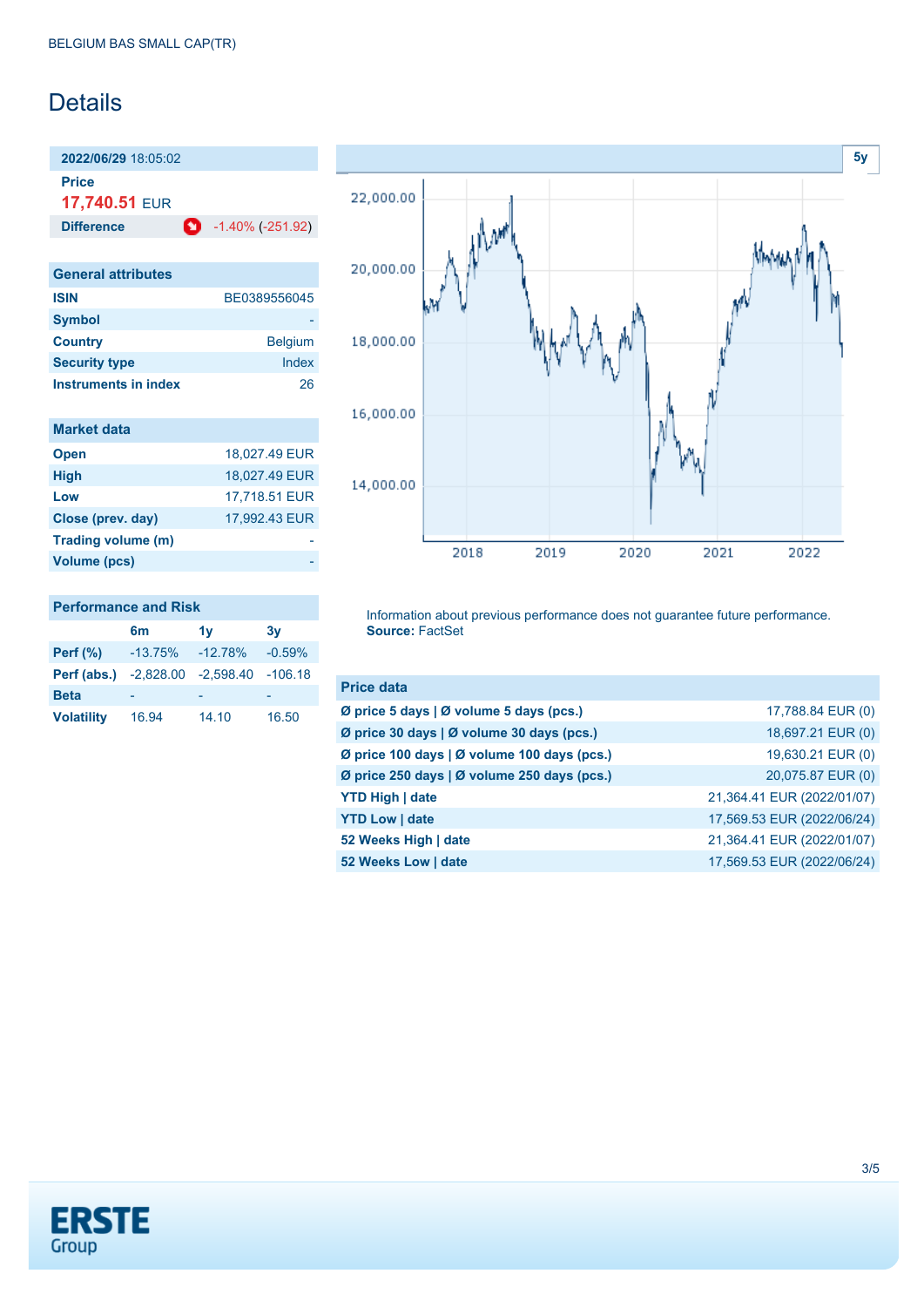# **Composition**

| Name $\clubsuit$<br><b>ISIN</b>                  | <b>Price</b> | Diff % $\triangleq$<br>$Diff +/-$ | Performance $\clubsuit$ | <b>Date</b><br><b>Time</b> | Turnover Pc. <b>←</b><br>Turnover Money ♦ |
|--------------------------------------------------|--------------|-----------------------------------|-------------------------|----------------------------|-------------------------------------------|
| <b>ACCENTIS S.A.</b><br>BE0003696102             | 0.0384       | 0.52%<br>0.00                     |                         | 22/06/29<br>15:40:23       | 445,075<br>16,908.00                      |
| <b>BALTA GROUP N.V.</b><br>BE0974314461          | 1.62         | 1.25%<br>0.02                     |                         | 22/06/29<br>17:35:20       | 16,523<br>27,874.00                       |
| <b>BIOCARTIS GROUP NV</b><br>BE0974281132        | 1.95         | $-4.41%$<br>$-0.09$               |                         | 22/06/29<br>17:36:58       | 85,540<br>167,230.00                      |
| <b>BIOTALYS NV NPV</b><br>BE0974386188           | 7.18         | 0.00%<br>0.00                     |                         | 22/06/29<br>16:22:37       | 1,892<br>13,566.00                        |
| <b>EKOPAK NV NPV</b><br>BE0974380124             | 17.80        | $-0.56%$<br>$-0.10$               |                         | 22/06/29<br>16:49:05       | 447<br>8,001.00                           |
| <b>EXMAR S.A.</b><br>BE0003808251                | 5.09         | 1.60%<br>0.08                     |                         | 22/06/29<br>17:35:26       | 58,811<br>299,515.00                      |
| <b>GREENYARD FOODS S.A.</b><br>BE0003765790      | 7.72         | 1.05%<br>0.08                     |                         | 22/06/29<br>17:35:18       | 9,828<br>75,835.00                        |
| <b>HYLORIS PHARMACEUTICALS S</b><br>BE0974363955 | 14.76        | 0.00%<br>0.00                     |                         | 22/06/29<br>17:35:22       | 870<br>12,876.00                          |
| JENSEN-GROUP N.V.<br>BE0003858751                | 27.90        | $-0.71%$<br>$-0.20$               |                         | 22/06/29<br>17:35:22       | 444<br>12,408.00                          |
| <b>MDXHEALTH SA</b><br>BE0003844611              | 0.779        | 0.39%<br>0.00                     |                         | 22/06/29<br>17:35:05       | 123,888<br>95,438.00                      |
| <b>NEXTENSA SA</b><br>BE0003770840               | 56.50        | $-0.35%$<br>$-0.20$               |                         | 22/06/29<br>17:35:08       | 709<br>40,036.00                          |
| <b>NYXOAH SA NPV</b><br>BE0974358906             | 10.00        | $-4.21%$<br>$-0.44$               |                         | 22/06/29<br>17:35:10       | 9,205<br>98,327.00                        |
| ONWARD MEDICAL NV EUR0.12<br>NL0015000HT4        | 5.11         | $-4.84%$<br>$-0.26$               |                         | 22/06/29<br>17:18:12       | 630<br>3,298.00                           |
| <b>OXURION N.V.</b><br>BE0003846632              | 0.444        | $-4.10%$<br>$-0.02$               |                         | 22/06/29<br>17:21:42       | 36,706<br>16,510.00                       |
| <b>QRF SICAFI CVA</b><br>BE0974272040            | 10.15        | $-1.46%$<br>$-0.15$               |                         | 22/06/29<br>16:41:43       | 766<br>7,795.00                           |
| <b>QUEST FOR GROWTH PRICAF</b><br>BE0003730448   | 6.32         | $-0.63%$<br>$-0.04$               |                         | 22/06/29<br>17:29:25       | 3,347<br>21,128.00                        |
| ROULARTA MEDIA GROUP N.V.<br>BE0003741551        | 19.05        | $-0.26%$<br>$-0.05$               |                         | 22/06/29<br>16:20:56       | 1,721<br>33,313.00                        |
| S.A.TER BEKE N.V.<br>BE0003573814                | 102.00       | 0.49%<br>0.50                     |                         | 22/06/29<br>17:27:04       | 14<br>1,413.00                            |
| <b>SEQUANA MEDICAL NV</b><br>BE0974340722        | 5.44         | 0.74%<br>0.04                     |                         | 22/06/29<br>10:51:35       | 1,200<br>6,481.00                         |
| SMARTPHOTO GROUP<br>BE0974323553                 | 27.60        | $-3.16%$<br>$-0.90$               |                         | 22/06/29<br>17:29:32       | 1,224<br>33,898.00                        |
| <b>TEXAF S.A.</b><br>BE0974263924                | 33.40        | $-1.76%$<br>$-0.60$               |                         | 22/06/29<br>15:16:55       | 345<br>11,580.00                          |
| UNIFIEDPOST GROUP SA<br>BE0974371032             | 3.01         | $-11.47%$<br>$-0.39$              |                         | 22/06/29<br>17:35:15       | 166.805<br>507,924.00                     |
| VAN DE VELDE<br>BE0003839561                     | 34.65        | $-0.43%$<br>$-0.15$               |                         | 22/06/29<br>17:35:05       | 509<br>17,572.00                          |
| <b>VASTNED BELGIUM NV</b><br>BE0003754687        | 29.80        | $-7.17%$<br>$-2.30$               |                         | 22/06/29<br>16:42:41       | 321<br>9,629.00                           |
| <b>WAREHOUSES ESTATES BELGIU</b><br>BE0003734481 | 37.50        | $-1.32%$<br>$-0.50$               |                         | 22/06/29<br>16:36:33       | 266<br>10,057.00                          |